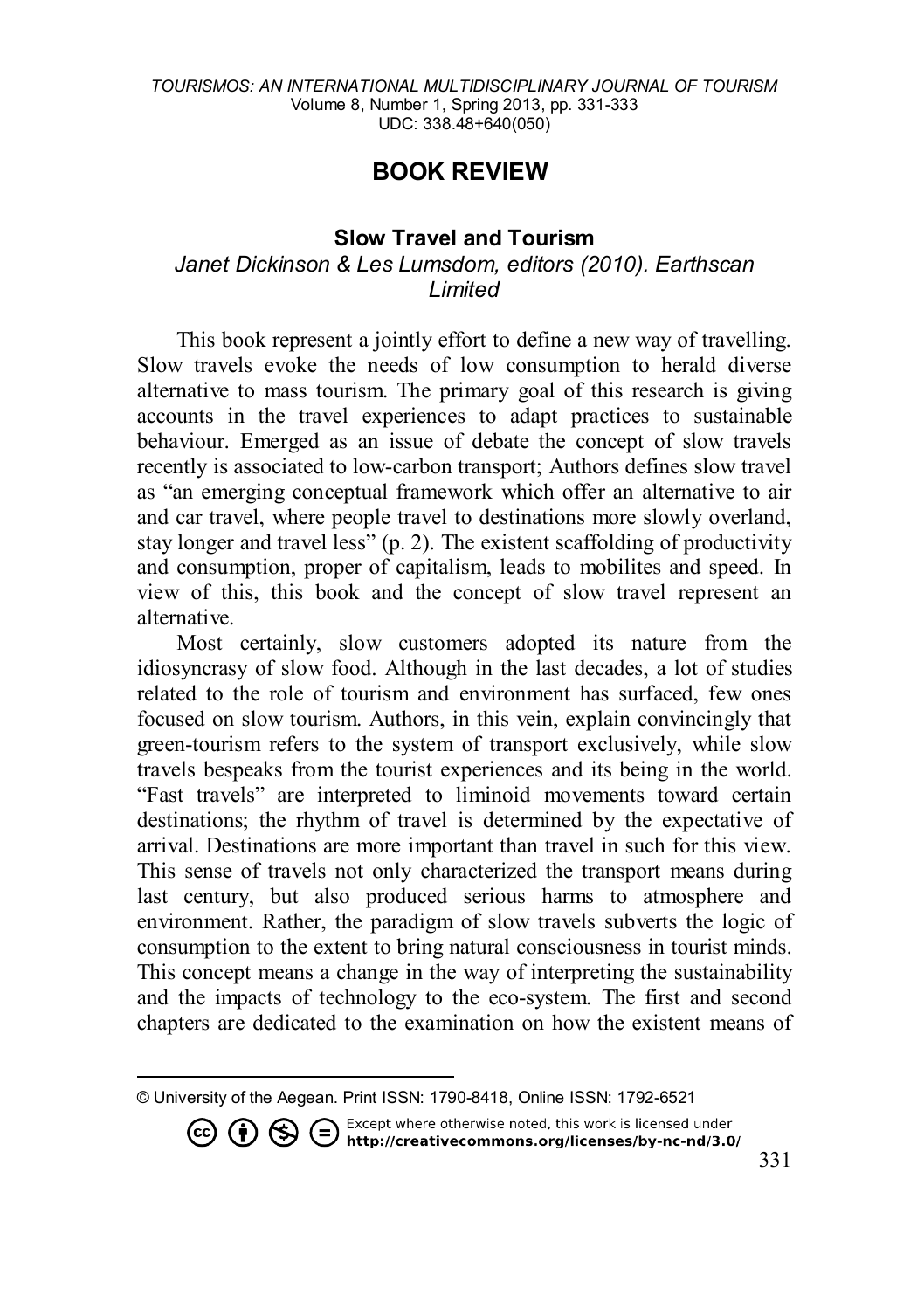transport impacts on ecology while the third and chapter delve into the world of slow tourim with more acurracy. The rest of this project refer to alternative ways of slow tourism as walking, cycling, coach tourism and their connection with the water-based sustainability. One of the most interesting aspects of this project is the dichotomy between destination success and eco-protection. To some extent, any system to operate appropriately needs from speed, mobile markets and popularity. To reduce the rhythm of travels may somehow push the tourism industry work-forces to unemployment or some destinations to decline, even after the financial crash originated in US that whipped widely to Europe. Even if Dickinson & Lumsdon acknowledge that the problem of change is the adaptancy of social customs. The green house effects reduction falls in three epitomized barriers, generated by attitude-behaviour gap: a) dismissal to take alternative means of transport to air travel, b) reluctance to shorten holidays for mitigating the impacts of mobilities on environment, and c) unwillingness to accept personal responsibility in the problem.

The primary thesis of this work seems to be that climate change paradox can be explained by awareness-attitude gap in lieu of attitude-behaviour gap theory.

"*Exploratory Research with slow travellers found that while they recognized travel has an impact on climate change, and some were hence adjusting their everyday behaviour, many continued to travel by air and were able to justify this position. Participants used denial strategies and discourse of obligation interlinked with structural travel barriers"* (p. 52). Lay people resist changing whenever they perceive their attitudes have no effects on the problem. The lack of responsibility to adapt the times and pattern of travels to deter climate change effects can be determined if global issues are minimized when their effects remain remote. This opens a paradox, in the discussion of sustainability and ecology. Basically, many persons accept flying and climate change are inextricably intertwined, but at some extent they trivialize their roles in such a process (Hardin´s Paradox).

332 To resolve this short-coming, slow travels not only represent a valid alternative to change the discourse but also make evident how the Hardin's paradox can be resolved. If individuals prioritize their self-interest, the benefits for all are lost. Methodologically speaking, Dickinson & Lumsdon exert involuntarily a serious criticism to the existent studies in tourism and sustainability because the following two